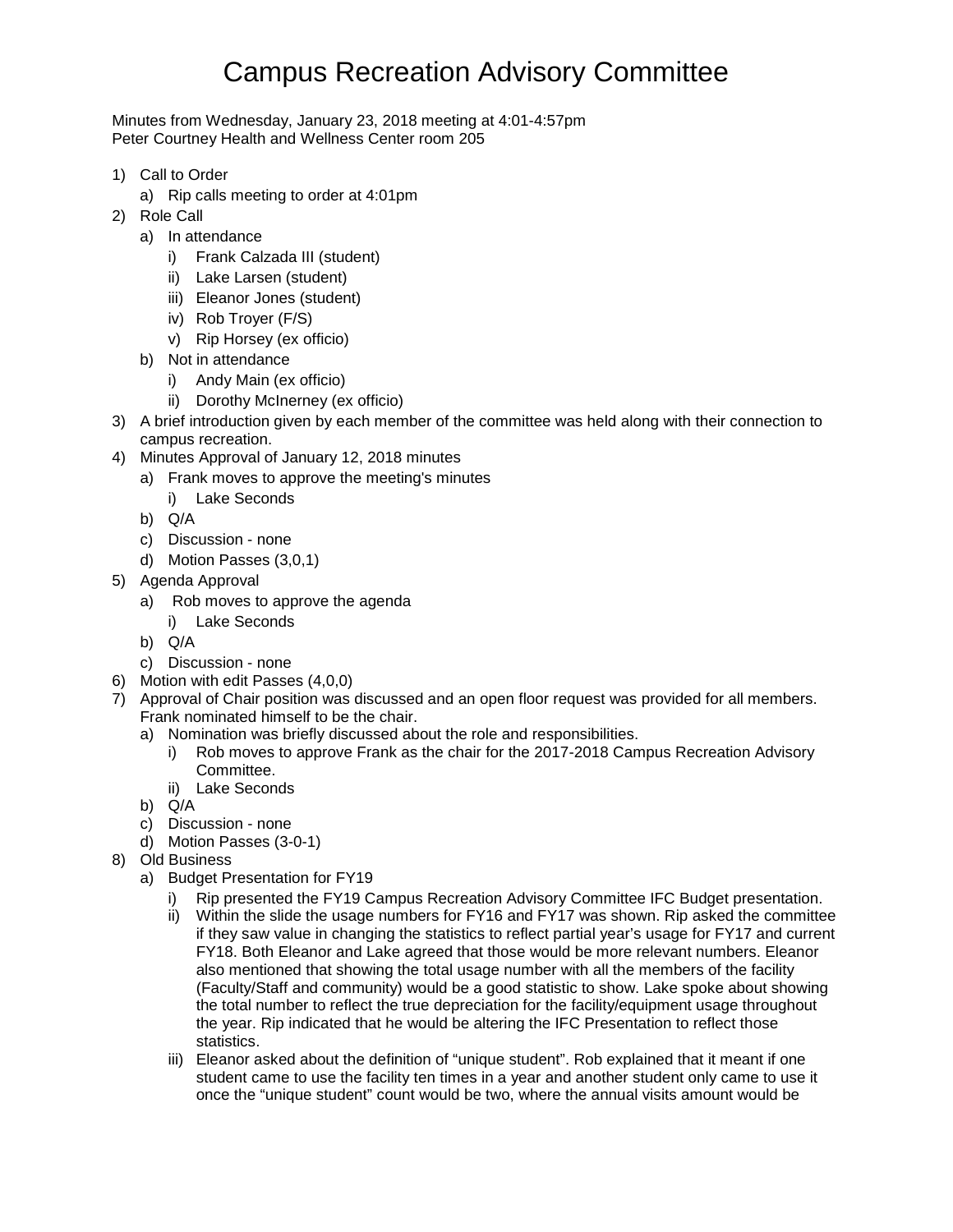## Campus Recreation Advisory Committee

eleven. Rob also asked about the Student Count if the number truly reflected all membership eligible students; are online/distant students wrapped into the Student Count number. Rip responded that the Student Count number is really designed more for the funding source as a set number all departments can utilize.

- iv) The total reduction of \$4,614 would come from the HWC DOS967 account with two transfer of funds.
	- (1) Adjustment for labor/OPE/AO for \$2,892 from HWC DOS967 to Programs DOS982 for the purpose of funding the Fitness Specialist position. The Fitness Specialist position has been requested as an IFC Enhancement over the last four years. The position duties would include outreach and orientation for the Campus Recreation Department focused initially on the almost 1000 student who have not used the Campus Recreation facilities. Rip also shared that Cassidy Bek a former Facility Supervisor and Fitness Instructor was awarded the Maurice Undergraduate Initiative Award for the introduction of the Fitness Specialist position to the Campus Recreation Department.
	- (2) Adjustment for maintenance for \$3,222 from HWC DOS967 to Turf Field DOS986 for the purpose of repairs and upkeep of the Turf Field. The Turf Field has a lifetime usage (2012-2017) of 4,240 hours for Campus Recreation (Lacrosse, M Rugby, W Rugby, M Soccer, Ultimate, Intramurals and Rentals) and 4,134 hours for Athletics (Football, Soccer, Baseball, Cross Country, Track and Field, Softball, Conditioning) and 119 hours for Academics (Soccer and PE Instructor classes). Spring 2016, we replaced the Lacrosse crease [goalie area] and spring 2017 we replaced the soccer 6 yard box [goalie area] each year the cost has been \$4,000 for the repairs. Rip indicated that since the facility does not have a building reserve account we need to be more proactive in the repair of the field.
		- (a) Lake brought up the option of changing or moving the red painted soccer field 5 yards north or south for a year and then adjust it again the following year. He mentioned that his High School had done that to move the wear pattern. Eleanor also said that was a good technique to eliminate the wear on grass fields she had played on.
			- (i) Lake also mentioned that with the new Womens Soccer Club Sport coming the number of teams wanting to practice will be increasing and that there may be more wear coming.
	- (3) Overall budget reduction of \$4,614 within Service and Supplies cutting back on different office supplies or athletic equipment. Rip mentioned that the facility has had some areas that we finally have a supply of towels, equipment pads and other normal facility equipment.
		- (a) Rip also mentioned that the forecast of lower students means a higher fee for the Health and Wellness Center and that keeping the membership fee as low as possible is an important goal.
	- (4) Total budget request was \$887,420 for HWC (DOS967), \$17,218 for Programs (DOS982), \$114,565 for Aquatics (DOS983), \$25,824 for Turf Field (DOS986), \$40,505 for Intramurals (DOS985) and \$50,503 for Club Sports (DOS800-DOS806).
	- (5) 5% Budget Reduction was presented for \$53,052 reducing hours of operations and programs which reduces student salaries and classes.
	- (6) 10% Budget Reduction was presented for \$106,104 reducing hours of operations and programs which reduces student salaries and classes.
- b) Frank calls for a motion Rob moves to approve the proposed FY19 Campus Recreation budget
	- i) Lake Seconds
- c) Q/A none
- d) Further Discussion none
- 9) Motion Passes (4,0,0)
- 8) Rip invited everyone to the Open Hearings to listen or speak on behave of the Campus Recreation Department.
- 9) Adjournment
	- a) Adjourned at 4:57pm